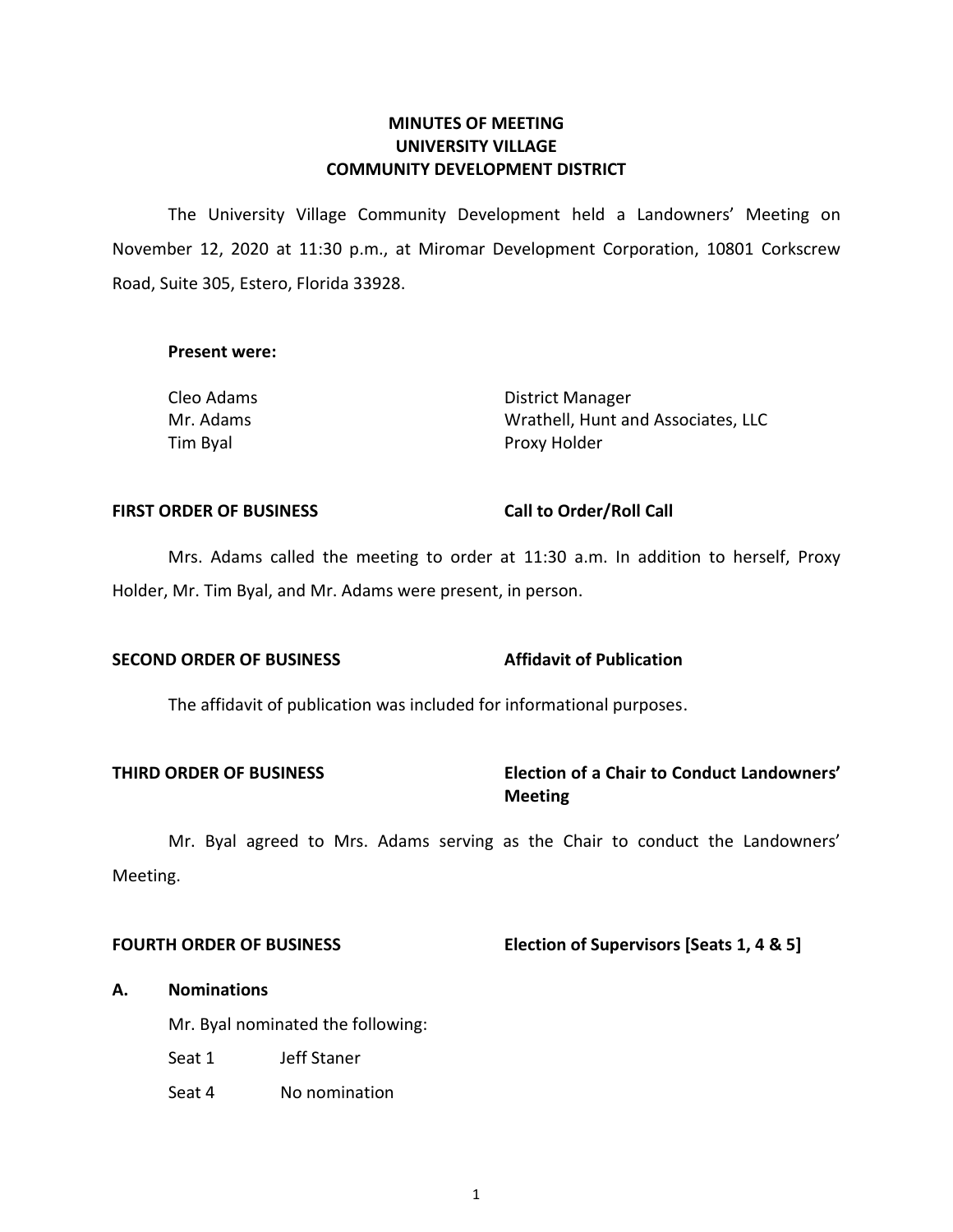Seat 5 Rich Pomeroy

No other nominations were made.

# **B. Casting of Ballots**

# **I. Determine Number of Voting Units Represented**

# **II. Determine Number of Voting Units Assigned by Proxy**

A total of 275 voting units were assigned by proxy to Mr. Byal, as follows:

| Dunk Village II LLC                  |                                    | 17 voting units  |  |
|--------------------------------------|------------------------------------|------------------|--|
| University Village Shops LLC         |                                    | 9 voting units   |  |
| <b>Stewart Slough Cattle Company</b> |                                    | 249 voting units |  |
|                                      | Mr. Byal cast the following votes: |                  |  |
| Seat 1                               | Jeff Staner                        | 275 votes        |  |
| Seat 4                               | No nomination                      | 0 votes          |  |
| Seat 5                               | <b>Rich Pomeroy</b>                | 275 votes        |  |

#### **Ballot Tabulation and Results C.**

Mrs. Adams reported the following ballot tabulation, results and term lengths:

| Seat 1 | Jeff Staner         | 275 votes | Four-year Term |
|--------|---------------------|-----------|----------------|
| Seat 4 | No nomination       | 0 votes   | N/A            |
| Seat 5 | <b>Rich Pomeroy</b> | 275 votes | Four-year Term |

### **FIFTH ORDER OF BUSINESS**

# **FIFTH ORDER OF BUSINESS Landowners' Questions/Comments**

There being no Landowners' questions or comments, the next item followed.

### **SIXTH ORDER OF BUSINESS** Adjournment

There being nothing further to discuss, the meeting adjourned at 11:32 a.m.

### [SIGNATURES APPEAR ON THE FOLLOWING PAGE]